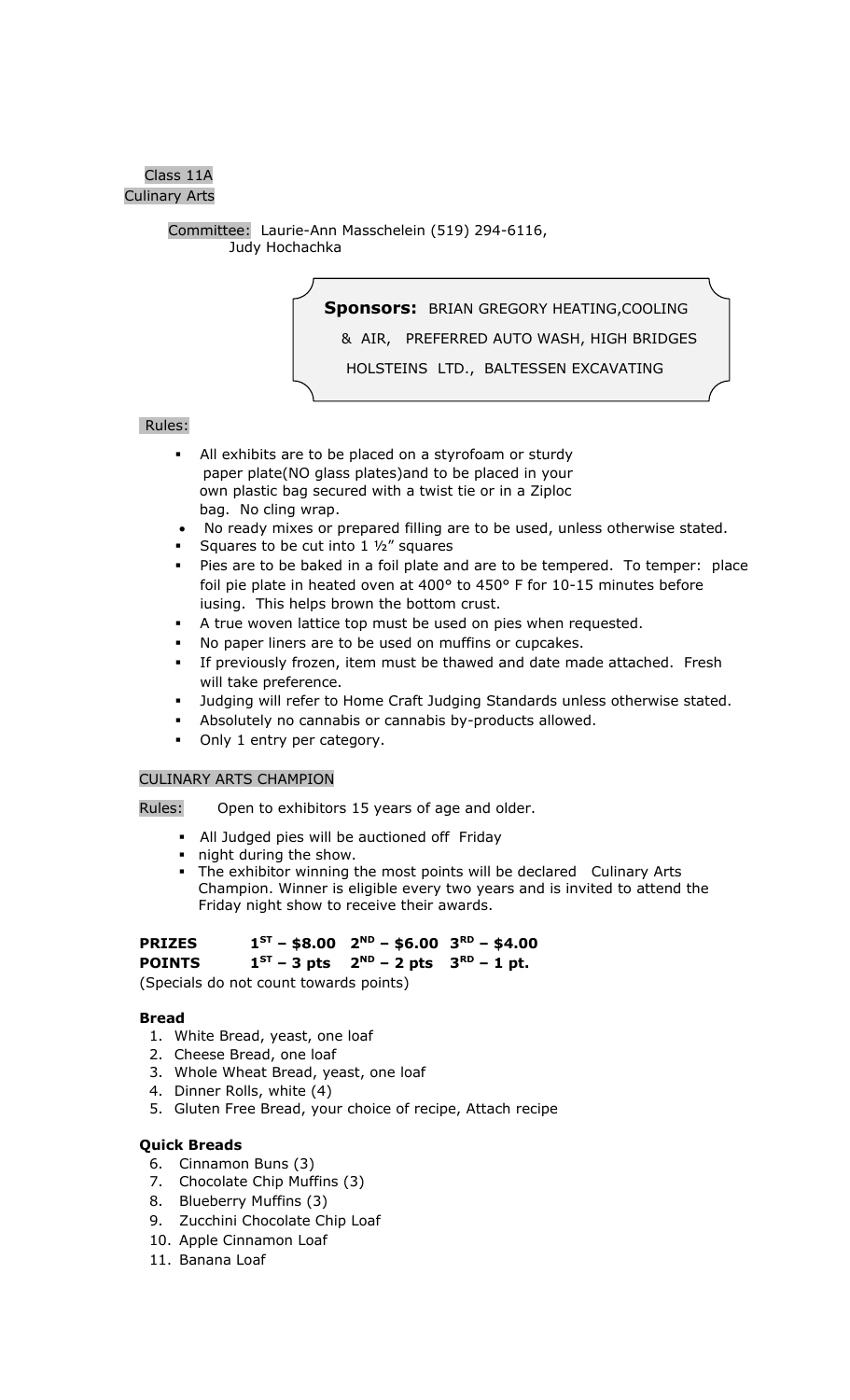## **Cookies and Squares**

- 12. Chewy Chocolate Chip Oatmeal Cookies (5)
- 13. Soft Peanut Butter Cookies (5)
- 14. Sugar Cookies, iced and decorated using Fair Theme "It's a Family Tradition" (5)
- 15. Shortbread Cookies
- 16. No Bake Cookies (5)
- 17. Brownies, iced (5)
- 18. Date Squares
- 19. Nanaimo Bars (5)
- 20. Hello Dollies (5)

## **Cakes**

- 21. Carrot Cake, iced
- 22. Coffee Cake
- 23. Cheesecake, unbaked, your choice of recipe
- 24. Cream Puffs filled with whipped cream (5)
- 25. Cake, 9 x 13" base, creatively decorated and iced using Fair Theme "It's a Family Tradition"
- 26. Chocolate Cupcakes, iced and decorated (5)

## **Pies and Tarts**

- 27. Blueberry pie, lattice top
- 28. Cherry pie, lattice top
- 29. Pecan pie, your choice of top crust
- 30. Fresh Fruit pie, any flavour
- 31. Apple pie, crumb crust
- 32. Strawberry Rhubarb pie, 2 crust
- 33. Dutch Apple Pie, 2 crust
- 34. Peach Pie, your choice of top crust
- 35. Butter Pecan Tarts (3)

## **CANNING**

## Rules

- Jams, jellies and marmalades are to be in **250mL jars** and must be labelled with product name and canning date and must have been processed since last year's fair.
- Canned fruit/vegetables and pickles, sauces and relishes are to be in **500mL or 1L jars,** either size will be accepted.
- All canning items must be sealed with NEW 2-piece lids, no paraffin wax or food colouring to be used.
- All tags must be fastened securely by strings or elastics.
- All items are not to be frozen unless stated.

## **Jams, Jellies and Marmalade** 250ml jars only

- 36. Blueberry Jam
- 37. Strawberry Jam
- 38. Raspberry Jam
- 39. Peach Jam
- 40. Diabetic Jam, any variety, Attach recipe
- 41. Red Pepper Jelly, mild
- 42. Orange Marmalade
- 43. Any Jam, Jelly or Marmalade with a variety, label fruit used.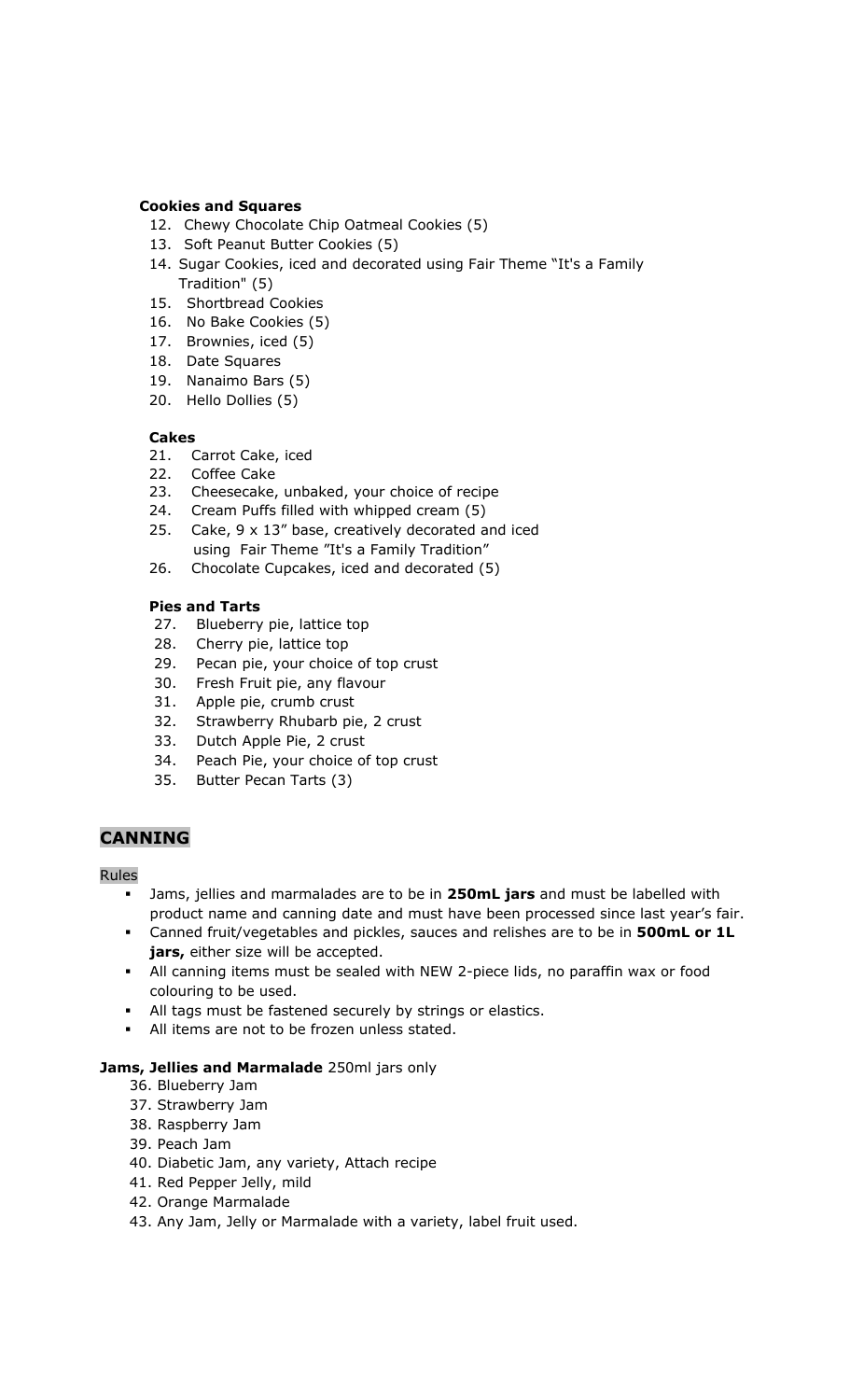## **Canned Fruit and Vegetables** 500ml or 1L jars

- 44. Tomato/Vegetable juice, label vegetables used
- 45. Cranberry Sauce
- 46. Peaches
- 47. Cherries, sweet
- 48. Fruit Cocktail, using at least 3 different kinds of fruit
- 49. Applesauce

## **Pickles, Sauces and Relishes** 500ml or 1L jars

- 50. Bread and Butter Pickles
- 51. Dill Pickles, any type cucumber
- 52. Sweet mixed pickles, using at least 3 different vegetables
- 53. Pickled Red Beets
- 54. Pickled Beans
- 55. Pickled Eggs
- 56. Salsa Sauce, mild, chunky
- 57. Spaghetti Sauce, chunky
- 58. Chili Sauce, mild, chunky
- 59. Cucumber Relish, sweet
- 60. Zucchini Relish

## **Natural Sweeteners**

- 61. Maple Syrup, 500 mL jar
- 62. Liquid Honey, 500 mL jar

## Clever Culinary Arts Creations

Category will be judged on Creativity/Visual Presentation 50%/50%

- 1**. "Company is Coming!"**  4 homemade edible items you could serve unexpected guests. Be creative with your presentation
- 2. **"An Afternoon Picnic"** must include 5 items from culinary arts, suitable for an afternoon picnic. May include other items needed for a picnic.
- 3. **"Cake Mix Creativity"**  starting with a cake mix, make a dessert not needing refrigeration. Attach recipe.

## Sponsored Country Fair Contest

## Rules:

- Recipe and product label with bar code must accompany each entry.
- Judged on appearance, taste, texture and recipe creativity
- Must use Robin Hood Flour for baking and Bernardin snap lids for canning.

First place winner must sign a release form giving permission to the sponsor, the use of the winner's name and photograph in any other advertising or publicity without payment. Second and third place winners must submit names and addresses to sponsor.